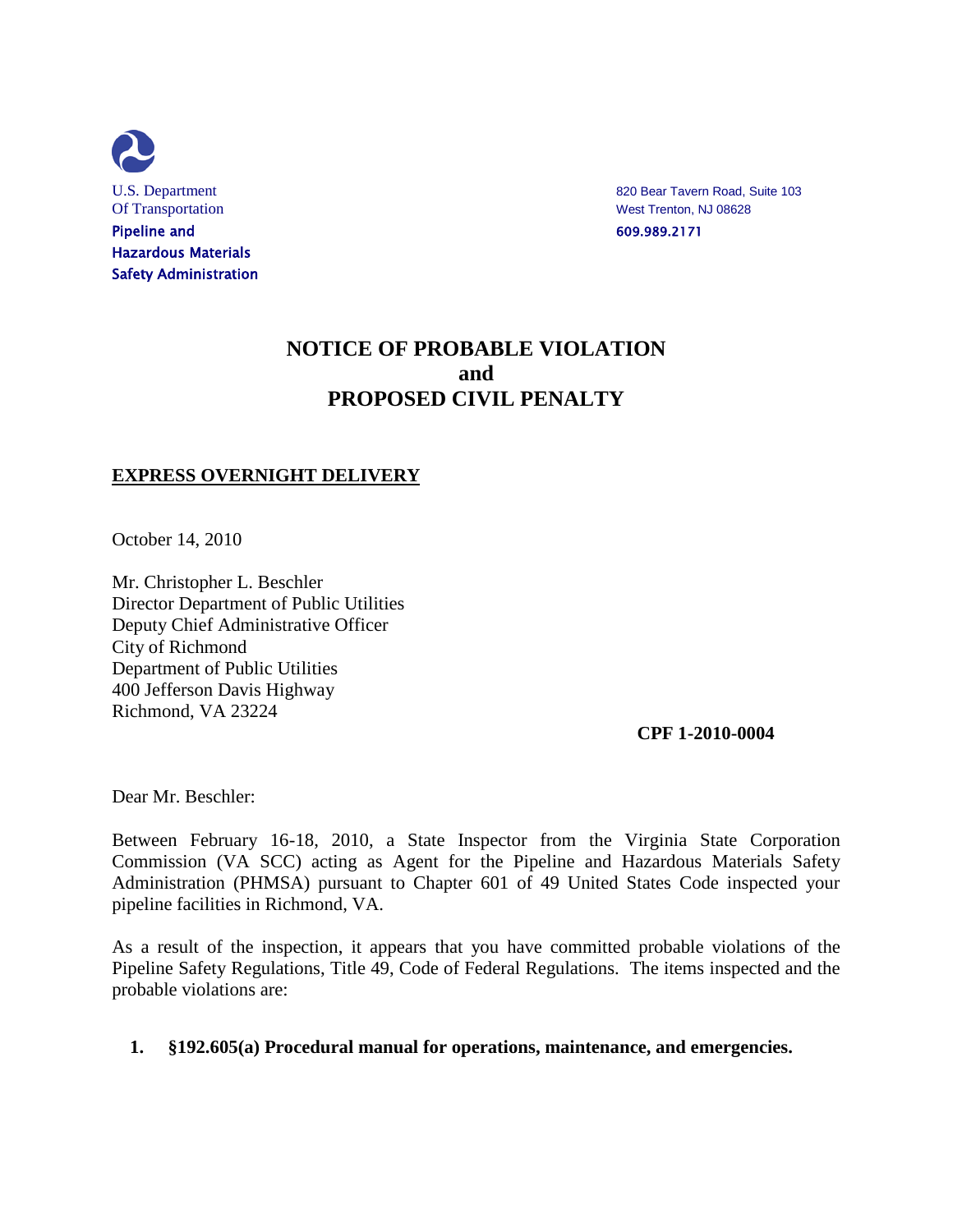**(a)** *General.* **Each operator shall prepare and follow for each pipeline, a manual of written procedures for conducting operations and maintenance activities and for emergency response. For transmission lines, the manual must also include procedures for handling abnormal operations. This manual must be reviewed and updated by the operator at intervals not exceeding 15 months, but at least once each calendar year. This manual must be prepared before operations of a pipeline system commence. Appropriate parts of the manual must be kept at locations where operations and maintenance activities are conducted.**

The City of Richmond, VA (City), failed to follow its own operations and maintenance procedures policy by not repairing Grade 1 leaks immediately.

City records viewed by the VA SCC inspector identified four (4) Grade 1 leaks not repaired immediately:

| Leak $#$ | Date reported | Date repaired/Re-<br>evaluated | Days late |
|----------|---------------|--------------------------------|-----------|
| 67843    | 12/24/2008    | 1/2/2009                       |           |
| 566945   | 1/12/2010     | 1/13/2010                      |           |
| 238910   | 9/26/2008     | 9/26/2009                      | 365       |
| 562586   | /7/2009       | 1/9/2009                       |           |

## **2. §192.605(a) Procedural manual for operations, maintenance, and emergencies.**

**(a)** *General.* **Each operator shall prepare and follow for each pipeline, a manual of written procedures for conducting operations and maintenance activities and for emergency response. For transmission lines, the manual must also include procedures for handling abnormal operations. This manual must be reviewed and updated by the operator at intervals not exceeding 15 months, but at least once each calendar year. This manual must be prepared before operations of a pipeline system**

The City of Richmond, VA (City), failed to follow its own operations and maintenance procedures policy by not re-evaluating Grade 2 leaks at intervals not exceeding 12 months until cleared.

City records viewed by the VA SCC inspector identified twenty six (26) Grade 2 leaks not re-evaluated or cleared at intervals not exceeding 12 months: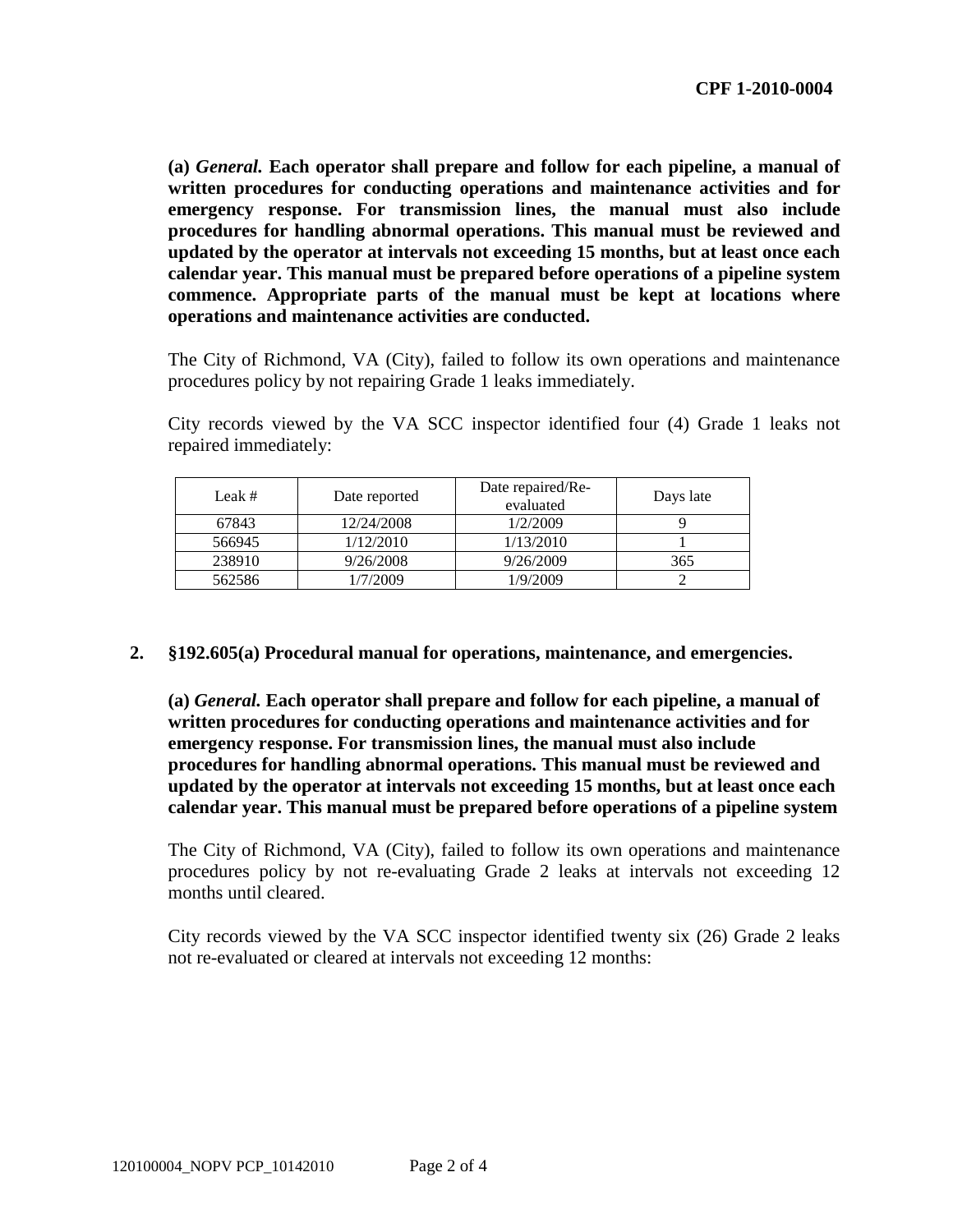| Leak #             | Date reported | Date repaired/Re-<br>evaluated | Days late |
|--------------------|---------------|--------------------------------|-----------|
| fc03618J           | 1/8/2008      | 3/27/2009                      | 79        |
| fc03607i           | 1/7/2008      | 4/8/2009                       | 92        |
| a3566r             | 7/8/2008      | 10/1/2009                      | 85        |
| 20854c             | 3/12/2008     | 9/18/2009                      | 190       |
| 20824c             | 3/7/2008      | 9/18/2009                      | 195       |
| fc03707i           | 1/24/2008     | 5/18/2009                      | 115       |
| 20647c             | 1/15/2008     | 3/31/2009                      | 76        |
| fc09657            | 1/15/2008     | 3/30/2009                      | 75        |
| 02655r             | 12/14/2007    | 9/4/2009                       | 265       |
| 562706             | 1/29/2008     | 2/8/2009                       | 11        |
| 237750             | 6/30/2008     | 9/21/2009                      | 83        |
| 20832c             | 3/7/2008      | 9/22/2009                      | 199       |
| 20892c             | 3/18/2008     | 9/18/2009                      | 184       |
| 03305r             | 5/1/2008      | 9/28/2009                      | 150       |
| 20454c             | 10/2/2007     | 8/4/2009                       | 307       |
| 02367r             | 10/17/2007    | 7/29/2009                      | 286       |
| $f \text{co} 3632$ | 1/10/2008     | 4/7/2009                       | 88        |
| $fc03621$ j        | 1/8/2008      | 5/11/2009                      | 124       |
| fc03627j           | 1/9/2008      | 4/7/2009                       | 89        |
| fc04460i           | 7/29/2008     | 9/28/2009                      | 61        |
| n67299             | 10/9/2007     | 5/19/2009                      | 223       |
| fc03662j           | 1/15/2008     | 4/6/2009                       | 82        |
| 02748r             | 1/2/2008      | 3/25/2009                      | 83        |
| 02750r             | 1/2/2008      | 4/16/2009                      | 105       |
| 20841C             | 3/10/2008     | 9/18/2009                      | 192       |
| FC04388s           | 7/11/2008     | 9/21/2009                      | 72        |

## Proposed Civil Penalty

Under 49 United States Code, § 60122, you are subject to a civil penalty not to exceed \$100,000 for each violation for each day the violation persists up to a maximum of \$1,000,000 for any related series of violations be imposed. The Compliance Officer has reviewed the circumstances and supporting documentation involved in the above probable violations and has recommended that you be preliminarily assessed a civil penalty of \$56,200 as follows:

| Item number | <b>PENALTY</b> |
|-------------|----------------|
|             | \$56,200       |

## Warning Items

With respect to item 2 we have reviewed the circumstances and supporting documents involved in this case and have decided not to conduct additional enforcement action or penalty assessment proceedings at this time. We advise you to promptly correct these items. Be advised that failure to do so may result in the City being subject to additional enforcement action.